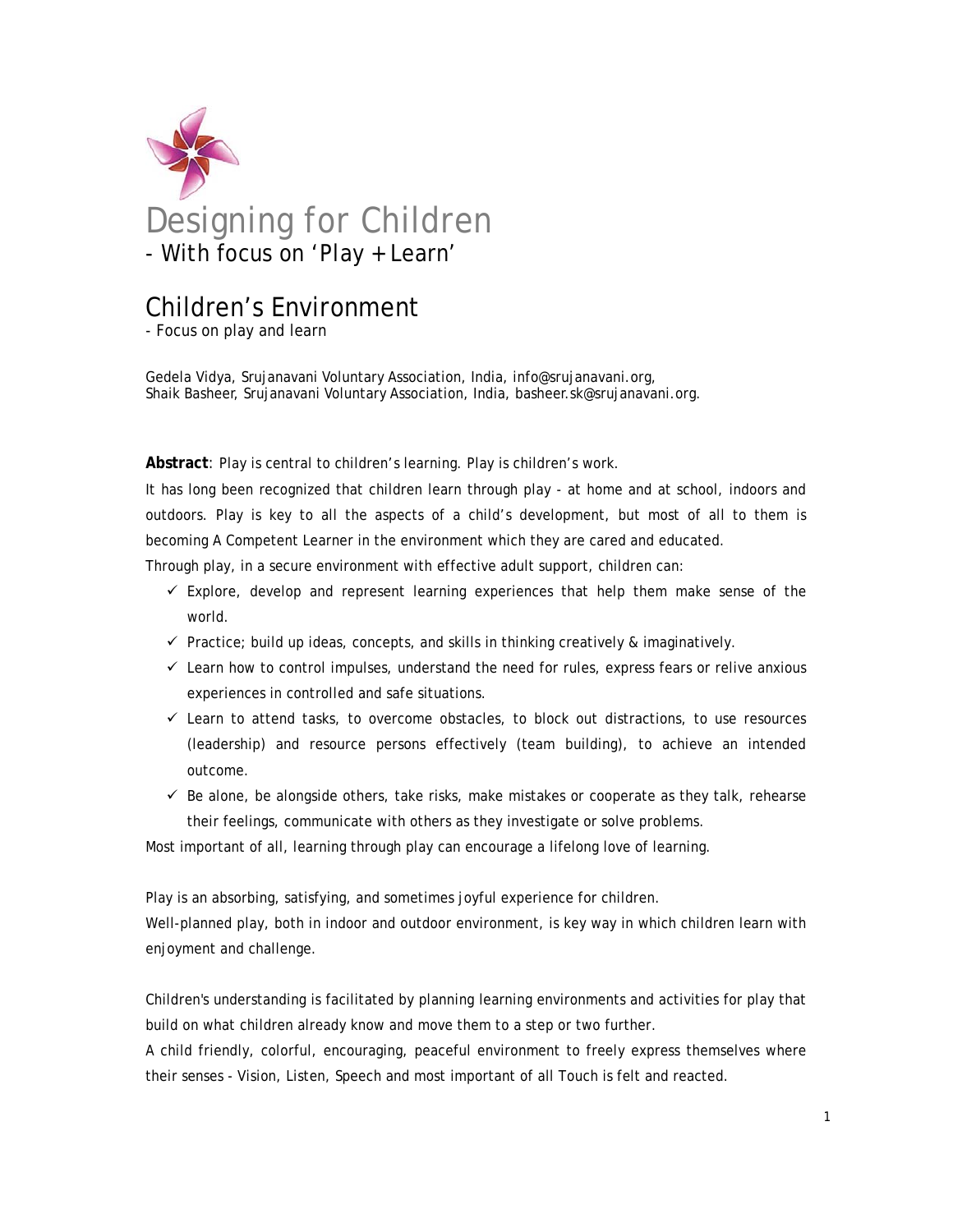When children are allowed to free-flow play, alone or with others, they are able to reach their deepest and most wide ranging levels of learning. Example a simple shopping game enables them to learn without saying anything of the personal, social and emotional skills developed through cooperating, communicating, negotiating and sharing.

Creating an outdoor space that brings nature back into the playground also holds great potential for the actual work of creating garden spaces, planting shrubs, flowers and creating hilly areas. They feel closer to nature and enjoy its initiate, variety and spontaneity.

They appreciate the feeling of being trusted to play spontaneously, to present their own play with naturally occurring things outdoors and explore without stifling constraints.

However, if children are always in situations where adults control what they do, they may lose their love of learning and ability to learn through play.

We at Srujanavani School are planning to create an environment providing activities and play opportunities to develop children's emotional, physical, social, creative and intellectual capabilities to shape themselves as a responsible citizen of the country.

*Key words: Creative, Co-operative, Competitive, Communicative, Socio-emotional climate.* 

## **1. Introduction**

Play is learning. Play opportunities and activities give a firsthand experience to build children's natural curiosity as early learners, develop language, thinking mathematically, analyzing, improving their imagination, building social relationships in serene and natural environment as human attraction to nature should be exercised given opportunities from their early years of life to avoid developing aversion to nature or biophobia.

Children have a unique, direct and experiential *way of knowing* the natural world as a place of beauty, mystery and wonder. Children's special affinity for the natural environment is connected to the child's development and his or her way of knowing. Natural elements provide for open-ended play that emphasizes unstructured **creative** exploration with diverse materials.

## **2. Method**

#### **2.1 Concept School**

Srujanavani School is aimed at turning a child to responsible citizen of the country, to make a child multi faceted, multi-tasking, diversity in talents. Education through play is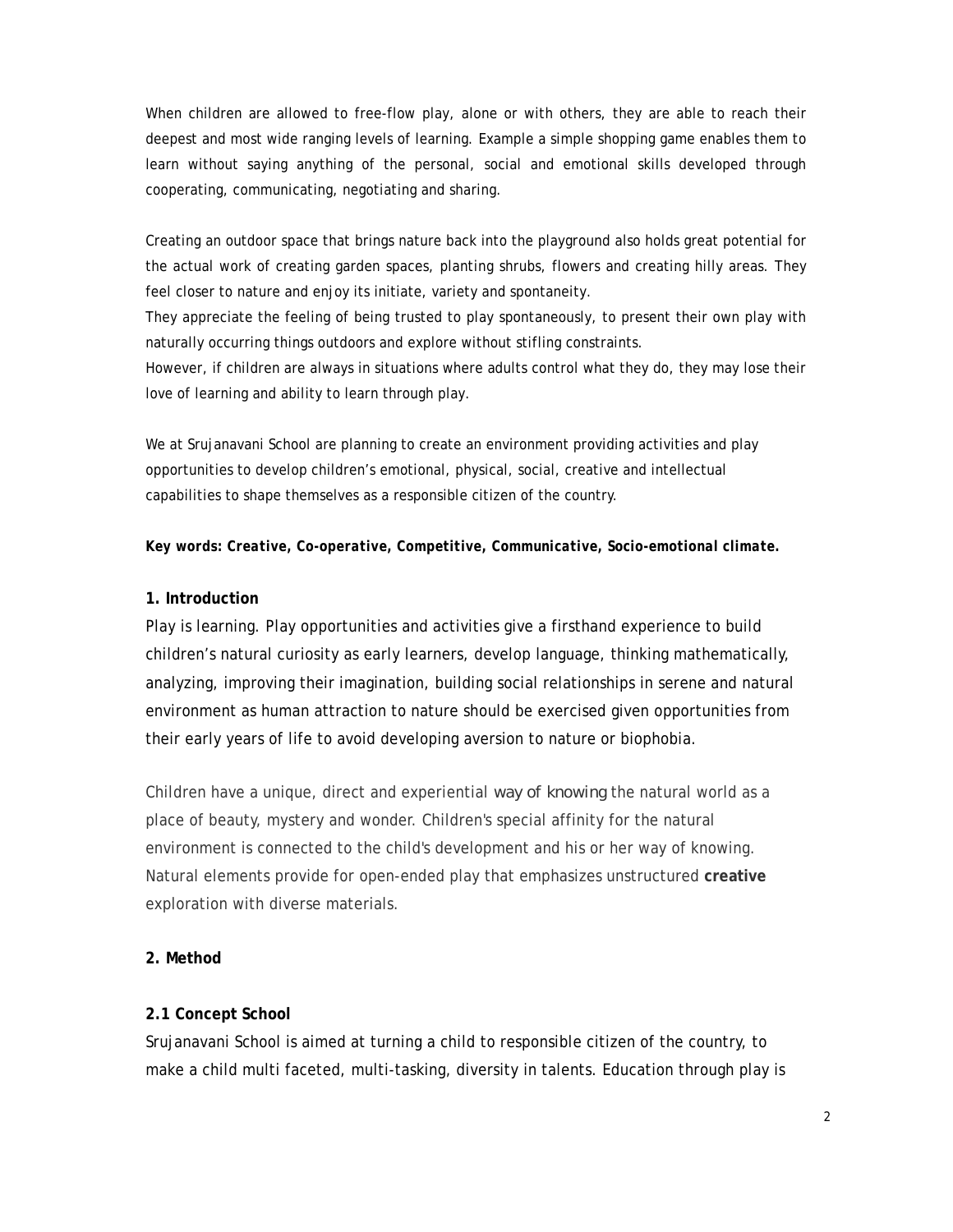experimentation and risk taking, practice of skills, self-confidence, self-esteem, **communication** skills, attention regulation and persistence.

Srujanavani School aims at making education a collaborative process instead of **competitive** winning and losing game. It aims at making **creative** learning, a comprehensive journey aesthetically engaging resources and introducing cross-curricular elements fostering high level of enthusiasm and thirst for more knowledge, understanding underpinned by key skills and attitude since their foundation stage making education (learning through play) a continuous rewarding and joyous journey.

# **2.2 Different Ages**

Children till three, their toddler stage, do not make distinction between play and work. At this age play is a key for learning. Learn through play develops **social-emotional** skills which give them the self- esteem and self-confidence they need to continue building loving and supportive relationships all their lives.

Children in primary school, play is planned, organized using strategies and skills which are made for developing creativity, competency and confidence in them.

In next stages, learning through play is planned in teams **co-operative** to each other refining their skills and abilities increasing the importance of play in various projects, sophisticated games and puzzles instead of sticking their heads to books. Quality of play includes senses, emotion, intellect, individual growth and social interactions of children.

At teenage, these play activities become basis for a life-long interests and hobbies. They tend to play in less traditional way and begin to transform their interests and hobbies into the play of the adult.

## **2.3 Environment**

The environment which is natural and near to nature instead of artificially created environment is best suited for the child. The environment should be serene and purposeful offer suitable means and ways to maintain creative methods in cross-curricular activities. Environment which makes them move ahead of their rooms, video games, computers to a delightful offer of free play in open places.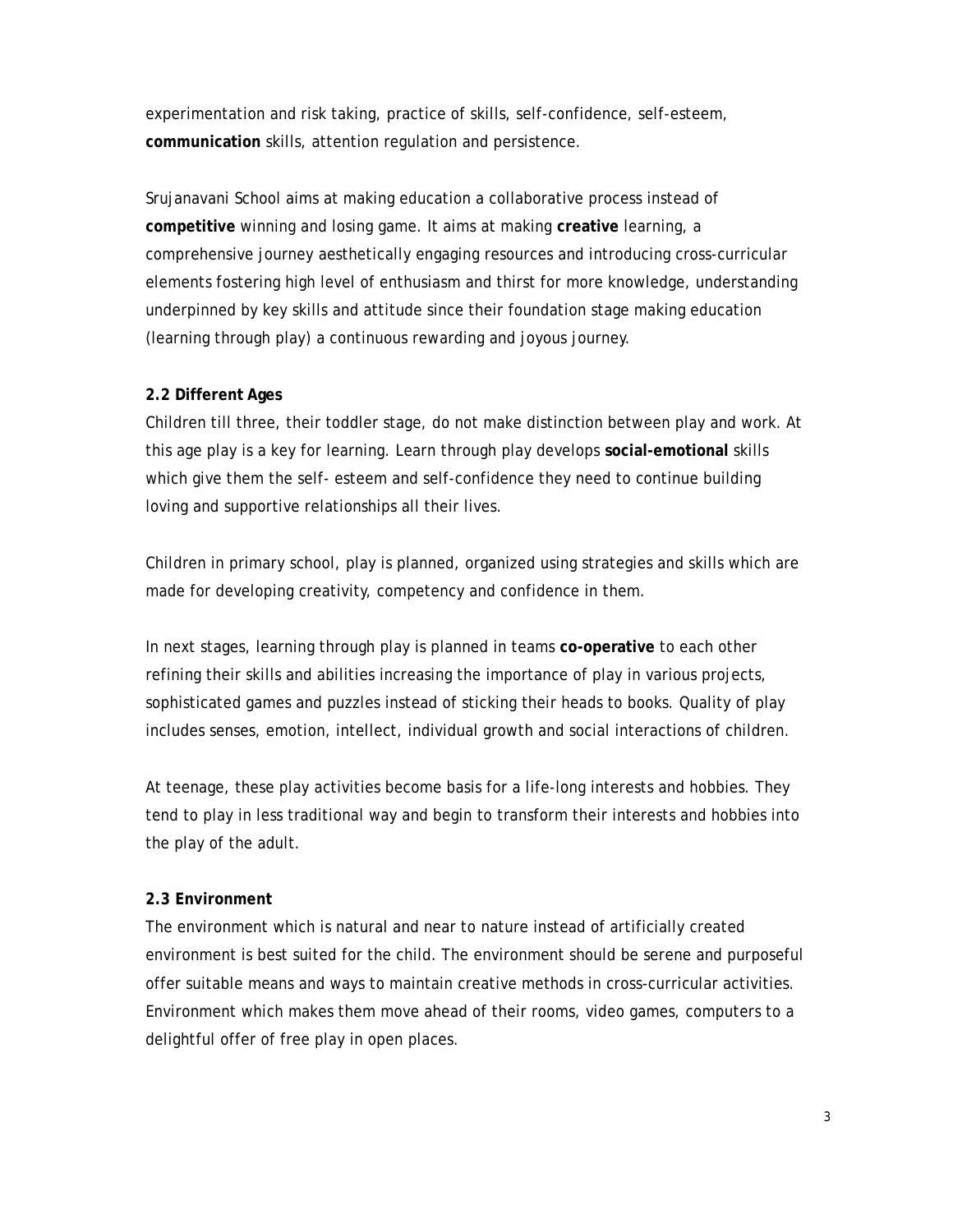A play ground of different textures, filled with trees, shrubs, lakes, hills where they can create their own space to recreate.

A class room which gives importance to the children than the four colored walls, row wise administered furniture of the room. Class room filled with innovative products, works, arts of the children themselves which builds up competent spirit in them and learning made through one another skills.

A curriculum which does not include too many text books or theoretical listening by the children, that includes play as medium of instruction and learning is made an enjoyable process.

The teachers are guides to instruct the children and take care of their disciplined, controlled play.

 A school where technology is created by the children themselves in a friendly **environment** than adopting the ongoing technologies and infra structures.

The opinion poll of different sections of the school community is as follows:

|                 | Idea of school     | Concept                             | Environment                       |
|-----------------|--------------------|-------------------------------------|-----------------------------------|
| <b>Teachers</b> | A well established | Easily understandable<br>techniques | Disciplined, colorful classrooms. |
| <b>Students</b> | Play & recreate    | Easily understandable               | Friendly, encouraging.            |
| <b>Parents</b>  | A well established | Make competent &<br>able person     | Disciplined, well designed.       |
| Academician     | Creative           | Innovative, co-<br>operative        | Recreative                        |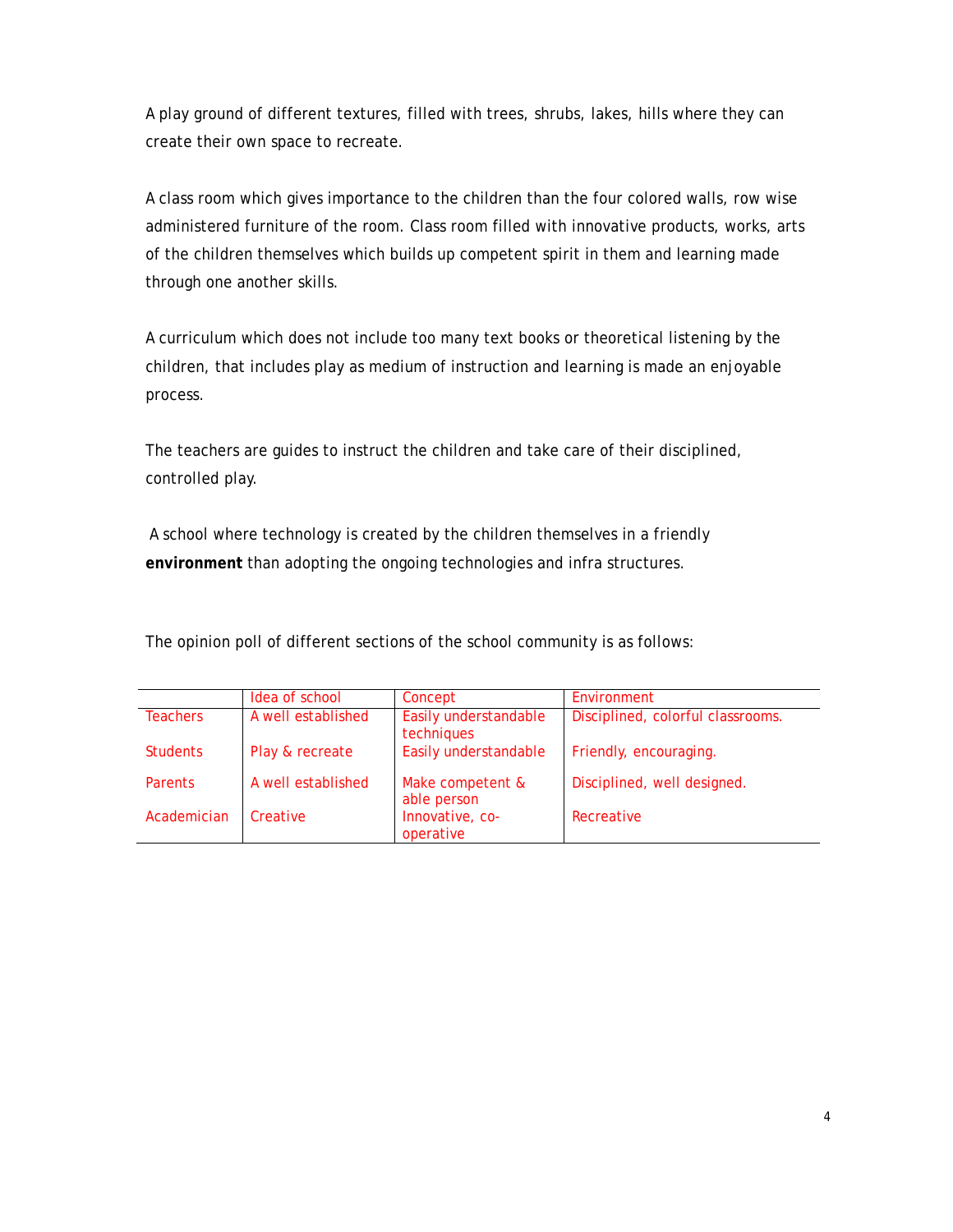

Figure.1 Glance at our Srujanavani School





Figure.2 Saastra workshops for children